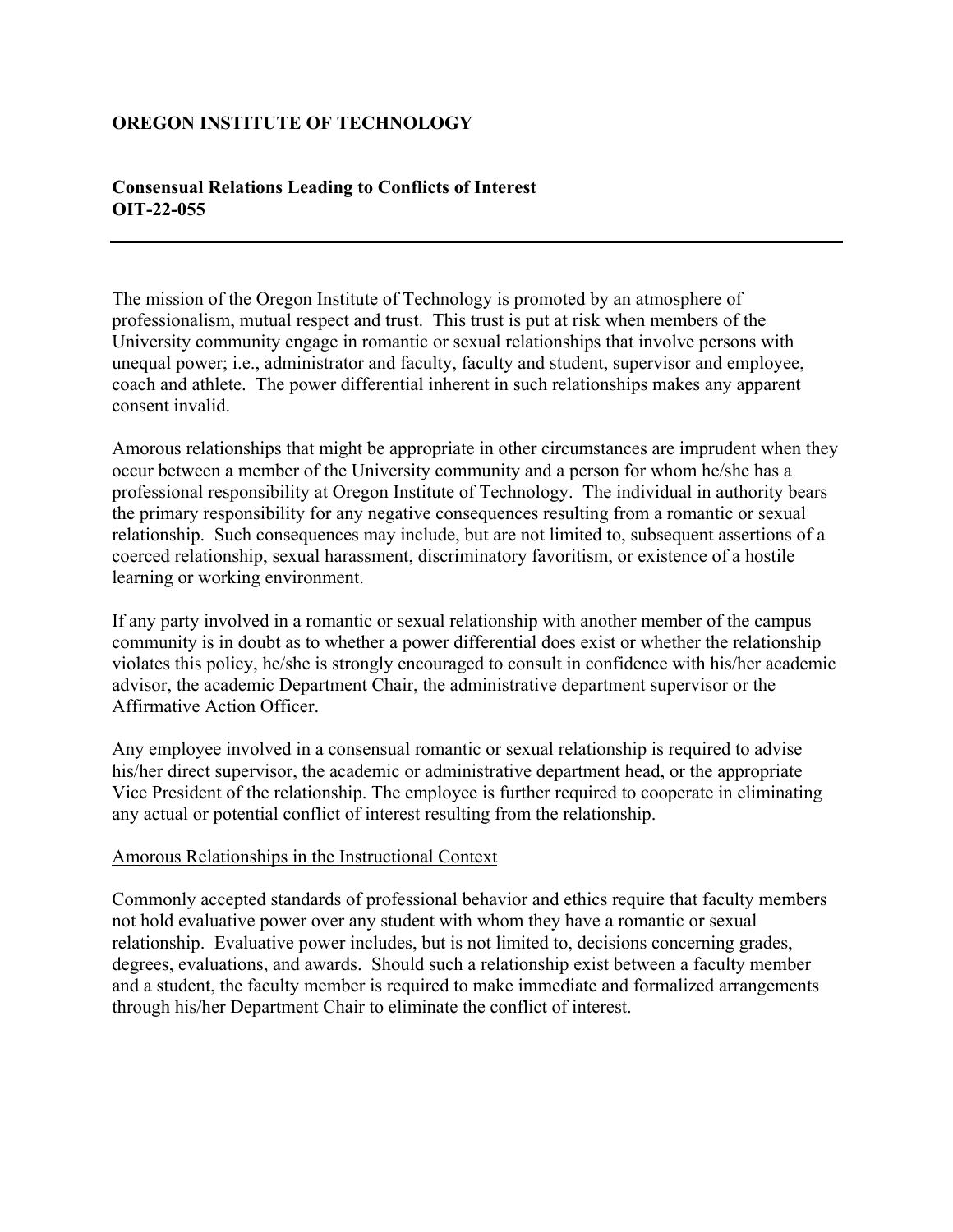### Amorous Relationships Outside the Instructional Context

A similar proscription applies to administrators and supervisors in their relationships with students and employees over whom they have an evaluative role. A supervisor who is in a romantic or sexual relationship with another individual over whom he or she has an evaluative responsibility must remove himself or herself from personnel decisions concerning that individual including, but not limited to, appointment, retention, promotion, discipline, tenure, leave approval, and compensation.

#### Process and Sanctions

Concerns about actual or potential violations of this policy should be referred to the Affirmative Action Officer or the Director of Human Resources. No official action will be taken that could result in sanctions unless or until a formal non-anonymous written complaint is filed. Every reasonable effort will be made to resolve alleged policy violations on an informal basis. Disclosure during consultation shall be confidential. If necessary, a formal investigation of the alleged violation(s) will be initiated by the appropriate Vice President and conducted by the Affirmative Action Officer who shall submit a report of findings to the appropriate party. In the event that a real or potential conflict of interest exists on the part of the Affirmative Action Officer, the President shall appoint an investigator. Consequences, ranging from a letter of reprimand to dismissal for cause, may occur as a result of activities that are found to violate this policy.

#### Retaliation Prohibited

Retaliation in any form, including but not limited to adverse employment actions or academic grading and standing actions, in response to complaints made or concerns expressed under this policy is prohibited and subject to disciplinary action.

#### Policy Dissemination and Evaluation of Effectiveness

This policy shall be made available to all members of the University community through publication in policy manuals, the Student and Faculty Handbooks, and on the University website. Training on the policy and the potential consequences of consensual relationships shall be provided to all new faculty and staff and supervisors.

The Affirmative Action Officer shall conduct an annual review of policy dissemination, training, and submitted complaints, including their resolution; and shall conduct periodic campus-wide surveys and/or forums to assist in the evaluation of the effectiveness of the policy dissemination and training processes.